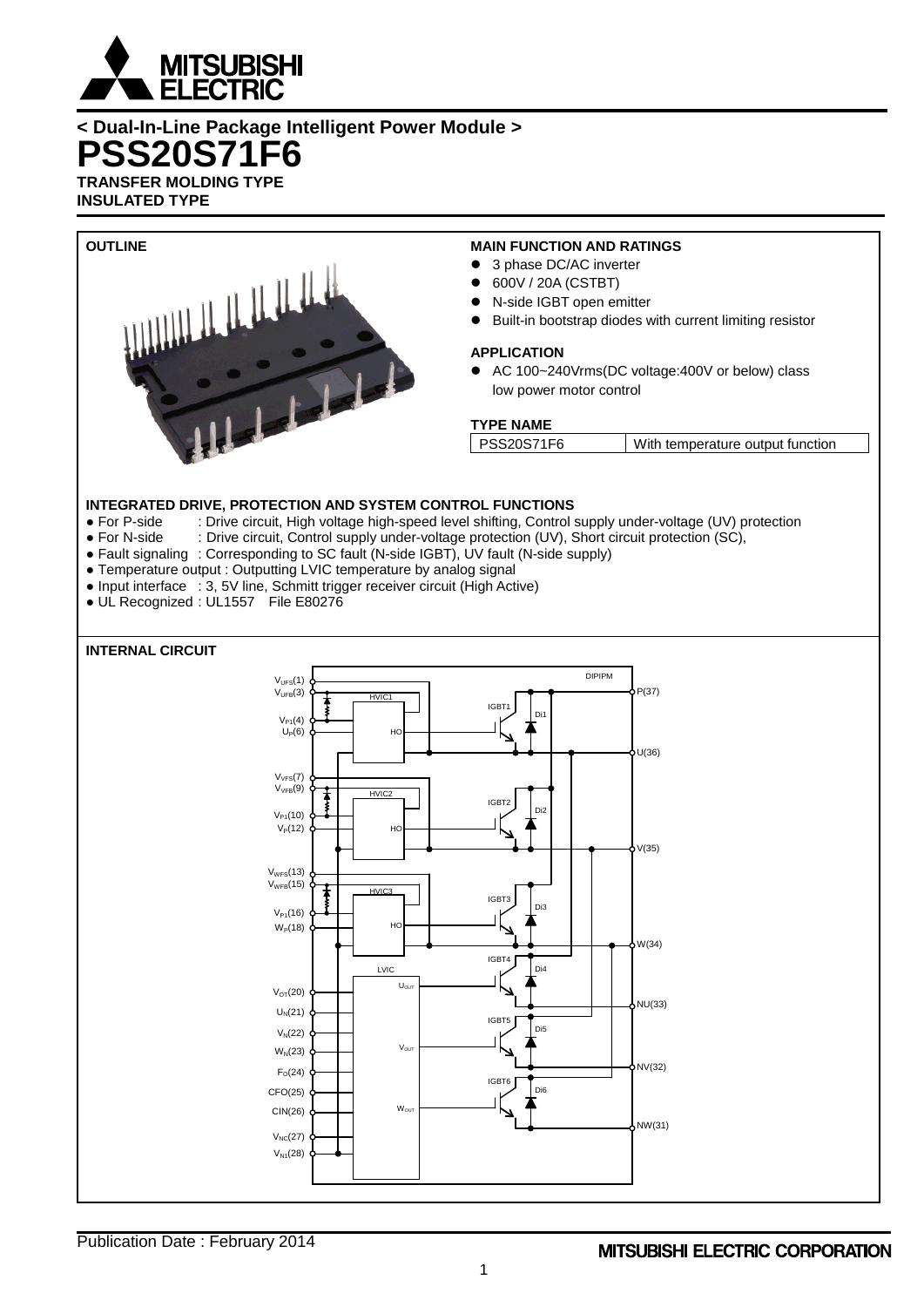### **MAXIMUM RATINGS** ( $T_i = 25^\circ C$ , unless otherwise noted)

**INVERTER PART**

| Symbol              | Parameter                          | Condition                           | Ratings      | Unit                    |
|---------------------|------------------------------------|-------------------------------------|--------------|-------------------------|
| $V_{\rm CC}$        | Supply voltage                     | Applied between P-NU, NV, NW        | 450          |                         |
| $V_{CC(surge)}$     | Supply voltage (surge)             | Applied between P-NU, NV, NW        | 500          |                         |
| $V_{CES}$           | Collector-emitter voltage          |                                     | 600          |                         |
| ±lc                 | Each IGBT collector current        | $T_c = 25^{\circ}$ C                | 20           | $\overline{\mathsf{A}}$ |
| $\pm$ <sub>cP</sub> | Each IGBT collector current (peak) | $T_c = 25^{\circ}$ C, less than 1ms | 40           | $\overline{A}$          |
| $P_{C}$             | Collector dissipation              | $T_c = 25^{\circ}$ C, per 1 chip    | 76.9         | W                       |
|                     | Junction temperature               |                                     | $-20 - +150$ | °C                      |

### **CONTROL (PROTECTION) PART**

| Symbol                     | Parameter                     | Ratings<br>Condition                                                     |                 |    |  |
|----------------------------|-------------------------------|--------------------------------------------------------------------------|-----------------|----|--|
| $V_D$                      | Control supply voltage        | Applied between $V_{P1}$ - $V_{NC}$ , $V_{N1}$ - $V_{NC}$                | 20              |    |  |
| $V_{DB}$                   | Control supply voltage        | Applied between VUFB-VUFS, VVFB-VVFS, VWFB-VWFS                          | 20              |    |  |
| $V_{IN}$                   | Input voltage                 | Applied between $U_P$ , $V_P$ , $W_P$ , $U_N$ , $V_N$ , $W_N$ - $V_{NC}$ | $-0.5 - VD+0.5$ |    |  |
| V <sub>FO</sub>            | Fault output supply voltage   | Applied between $F_0$ -V <sub>NC</sub>                                   | $-0.5 - VD+0.5$ |    |  |
| <b>I<sub>FO</sub></b>      | Fault output current          | Sink current at $F_0$ terminal                                           |                 | mA |  |
| $\mathsf{V}_{\mathsf{SC}}$ | Current sensing input voltage | Applied between $CIN-VNC$                                                | $-0.5 - VD+0.5$ |    |  |

#### **TOTAL SYSTEM**

| Symbol                     | Parameter                                                                     | Condition                                                                                  | Ratings      | Unit          |
|----------------------------|-------------------------------------------------------------------------------|--------------------------------------------------------------------------------------------|--------------|---------------|
| $V_{CC(PROT)}$             | Self protection supply voltage limit<br>(Short circuit protection capability) | $V_D = 13.5 - 16.5V$ , Inverter Part<br>$T_i$ = 125°C, non-repetitive, less than 2 $\mu$ s | 400          |               |
| $T_{c}$                    | Module case operation temperature                                             | Measurement point of Tc is provided in Fig.1                                               | $-20 - +100$ | °೧            |
| ${\mathsf T}_{\text{stg}}$ | Storage temperature                                                           |                                                                                            | $-40 - +125$ | °€            |
| $V_{\rm iso}$              | <b>Isolation voltage</b>                                                      | 60Hz, Sinusoidal, AC 1min, between connected all pins<br>and heat sink plate               | 2500         | $V_{\rm rms}$ |

Fig. 1: T<sub>C</sub> MEASUREMENT POINT



#### **THERMAL RESISTANCE**

| Svmbol<br>Parameter                                                                                                                                  |                          | Condition                           |  | ∟imits |            |            |
|------------------------------------------------------------------------------------------------------------------------------------------------------|--------------------------|-------------------------------------|--|--------|------------|------------|
|                                                                                                                                                      |                          |                                     |  | Tvp.   | Max.       | Unit       |
| $R_{th(i-c)Q}$                                                                                                                                       | Junction to case thermal | Inverter IGBT part (per 1/6 module) |  | -      | $\sqrt{2}$ | <b>K/W</b> |
| $R_{th(i-c)F}$                                                                                                                                       | (Note 1)<br>resistance   | Inverter FWDi part (per 1/6 module) |  | -      | 3.0        | K/W        |
| Note 4: Crosse with good thormal conductivity and long term and users abould be applied symptomity about 1400 un 1900 un an the contesting sympactic |                          |                                     |  |        |            |            |

Note 1: Grease with good thermal conductivity and long-term endurance should be applied evenly with about +100μm~+200μm on the contacting surface of DIPIPM and heat sink. The contacting thermal resistance between DIPIPM case and heat sink Rth(c-f) is determined by the thickness and the thermal conductivity of the applied grease. For reference, Rth(c-f) is about 0.3K/W (per 1/6 module, grease thickness: 20μm, thermal conductivity: 1.0W/m•k).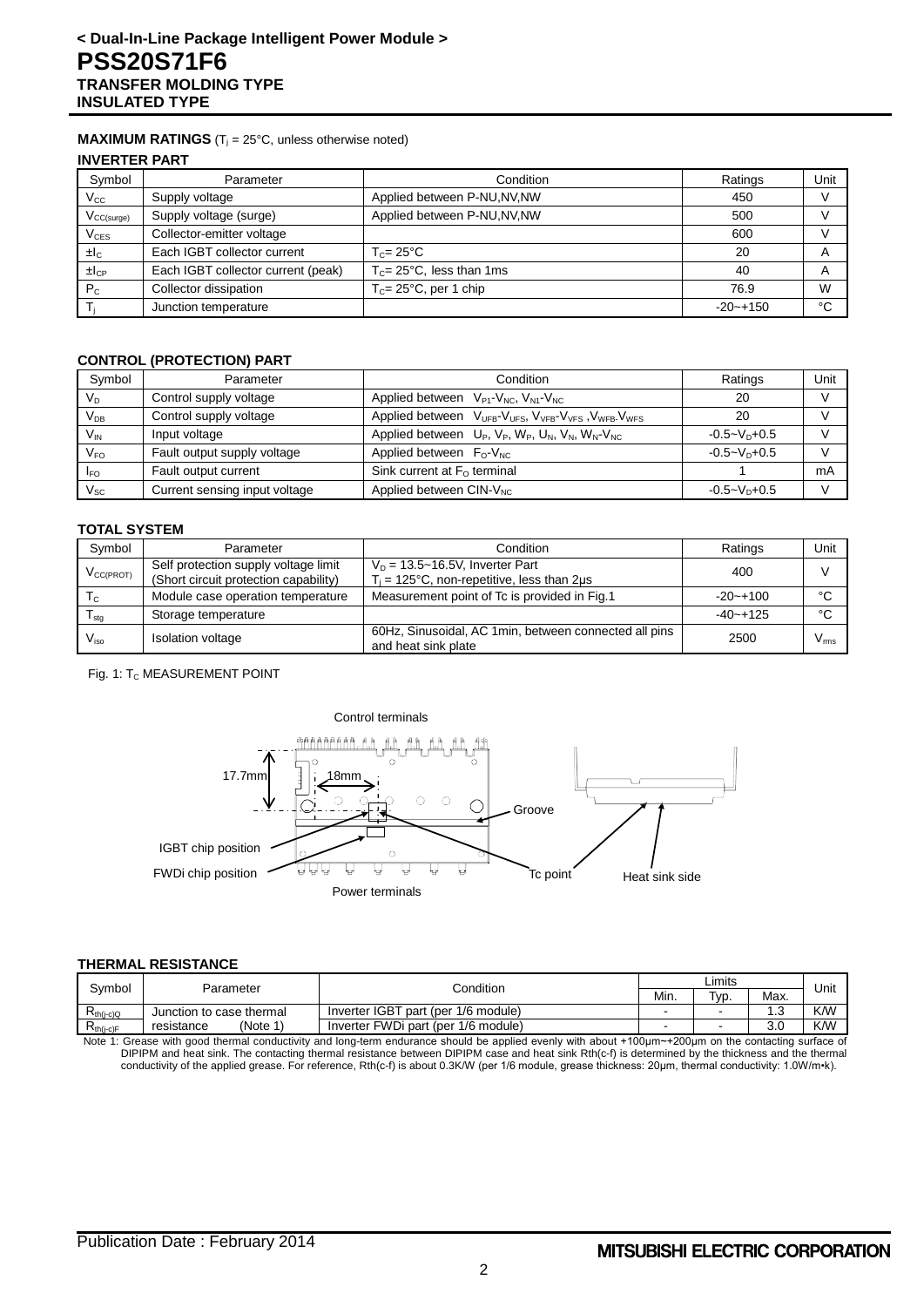#### **ELECTRICAL CHARACTERISTICS** (T<sub>j</sub> = 25°C, unless otherwise noted) **INVERTER PART**

| Symbol           | Parameter                    | Condition                                                    |                                                  | Limits                   |                          | Unit |         |
|------------------|------------------------------|--------------------------------------------------------------|--------------------------------------------------|--------------------------|--------------------------|------|---------|
|                  |                              |                                                              |                                                  |                          | Typ.                     | Max. |         |
|                  | Collector-emitter saturation | $V_{D} = V_{DB} = 15V$ . $V_{ID} = 5V$                       | $I_c = 20A$ , T <sub>i</sub> = 25 <sup>°</sup> C | ۰                        | 1.40                     | 1.90 | v       |
| $V_{CE(sat)}$    | voltage                      |                                                              | $I_c = 20A$ , T <sub>i</sub> = 125°C             | -                        | l.50                     | 2.00 |         |
| $V_{EC}$         | FWDi forward voltage         | $V_{IN} = 0V$ , $-I_C = 20A$                                 |                                                  |                          | 1.50                     | 2.00 | V       |
| $t_{\text{on}}$  |                              |                                                              |                                                  | 0.95                     | 1.55                     | 2.15 | μs      |
| $t_{C(on)}$      |                              | $V_{CC}$ = 300V, $V_{D}$ = $V_{DB}$ = 15V                    |                                                  | $\sim$                   | 0.50                     | 0.80 | μs      |
| $t_{\text{off}}$ | Switching times              | $I_C = 20A$ , T <sub>j</sub> = 125°C, V <sub>IN</sub> = 0↔5V |                                                  | ۰                        | 1.75                     | 2.35 | μs      |
| $t_{C(off)}$     |                              | Inductive Load (upper-lower arm)                             |                                                  | $\overline{\phantom{0}}$ | 0.40                     | 0.60 | $\mu s$ |
| $t_{rr}$         |                              |                                                              |                                                  | ۰                        | 0.30                     |      | μs      |
|                  | Collector-emitter cut-off    |                                                              | $T = 25^{\circ}C$                                | -                        | $\overline{\phantom{a}}$ |      | mA      |
| $I_{CES}$        | current                      | $V_{CE} = V_{CES}$<br>$T = 125^{\circ}C$                     |                                                  |                          | 10                       |      |         |

## **CONTROL (PROTECTION) PART**

|                                 |                                        | Condition                                                                    |                                      |                | Limits         |                |        |  |
|---------------------------------|----------------------------------------|------------------------------------------------------------------------------|--------------------------------------|----------------|----------------|----------------|--------|--|
| Symbol                          | Parameter                              |                                                                              |                                      | Min.           | Typ.           | Max.           | Unit   |  |
|                                 |                                        | Total of V <sub>P1</sub> -V <sub>NC</sub> , V <sub>N1</sub> -V <sub>NC</sub> | $V_D = 15V$ , $V_N = 0V$             |                |                | 6.00           |        |  |
| $I_{\text{D}}$                  | Circuit current                        |                                                                              | $V_D=15V$ , $V_{IN}=5V$              | ۰              |                | 6.00           | mA     |  |
|                                 |                                        | Each part of $V_{UFB}$ - $V_{UFS}$ ,                                         | $V_D = V_{DB} = 15V$ , $V_{IN} = 0V$ | $\blacksquare$ | $\blacksquare$ | 0.55           |        |  |
| $I_{DB}$                        |                                        | V <sub>VEB</sub> - V <sub>VES</sub> , V <sub>WEB</sub> - V <sub>WES</sub>    | $V_D = V_{DB} = 15V$ , $V_{IN} = 5V$ | ۰              |                | 0.55           |        |  |
| $V_{\mathsf{SC}(\mathsf{ref})}$ | Short circuit trip level               | $V_D = 15V$                                                                  | (Note 2)                             | 0.45           | 0.48           | 0.51           | $\vee$ |  |
| $UV_{\text{DBt}}$               | P-side Control supply                  |                                                                              | Trip level                           | 10.0           | $\blacksquare$ | 12.0           | $\vee$ |  |
| $UV_{DBr}$                      | under-voltage protection(UV)           | $T_i$ ≤125°C                                                                 | Reset level                          | 10.5           | $\blacksquare$ | 12.5           | $\vee$ |  |
| $UV_{Dt}$                       | N-side Control supply                  |                                                                              | Trip level                           | 10.3           | $\blacksquare$ | 12.5           | $\vee$ |  |
| $UV_{Dr}$                       | under-voltage protection(UV)           |                                                                              | <b>Reset level</b>                   | 10.8           |                | 13.0           | $\vee$ |  |
| $V_{OT}$                        | Temperature Output                     | Pull down $R = 5k\Omega$<br>(Note 3)                                         | LVIC Temperature=90°C                | 2.51           | 2.64           | 2.76           | $\vee$ |  |
| V <sub>FOH</sub>                |                                        | $V_{SC}$ = 0V, F <sub>o</sub> terminal pulled up to 5V by 10k $\Omega$       |                                      | 4.9            | $\blacksquare$ |                | $\vee$ |  |
| $V_{FOL}$                       | Fault output voltage                   | $V_{SC}$ = 1V, $I_{FO}$ = 1mA                                                |                                      | $\blacksquare$ | $\blacksquare$ | 0.95           | $\vee$ |  |
| $t_{\text{FO}}$                 | Fault output pulse width               | $C_{FO} = 22nF$                                                              | (Note 4)                             | 1.6            | 2.4            |                | ms     |  |
| $I_{IN}$                        | Input current                          | $V_{IN} = 5V$                                                                |                                      | 0.70           | 1.00           | 1.50           | mA     |  |
| $V_{th(\underline{on})}$        | ON threshold voltage                   |                                                                              |                                      |                | 2.10           | 2.60           |        |  |
| $\overline{V}_{th(\text{off})}$ | OFF threshold voltage                  | Applied between $U_P$ , $V_P$ , $W_P$ , $U_N$ , $V_N$ , $W_N$ - $V_{NC}$     |                                      | 0.80           | 1.30           | $\blacksquare$ | $\vee$ |  |
| $V_{th(hys)}$                   | ON/OFF threshold<br>hysteresis voltage |                                                                              |                                      | 0.35           | 0.80           |                |        |  |
| $V_F$                           | Bootstrap Di forward voltage           | $I_F$ =10mA including voltage drop by limiting resistor<br>(Note 5)          |                                      |                | 0.9            | 1.3            | $\vee$ |  |
| $\mathsf{R}$                    | Built-in limiting resistance           | Included in bootstrap Di                                                     |                                      | 16             | 20             | 24             | Ω      |  |

Note 2 : SC protection works only for N-side IGBT. Please select the external shunt resistance such that the SC trip-level is less than 2.0 times of the current rating. 3 : DIPIPM don't shutdown IGBTs and output fault signal automatically when temperature rises excessively. When temperature exceeds the protective level that user defined, controller (MCU) should stop the DIPIPM. Temperature of LVIC vs. VOT output characteristics is described in Fig. 3.

4 : Fault signal Fo outputs when SC or UV protection works. Fo pulse width is different for each protection modes. At SC failure, Fo pulse width is a fixed width<br>which is specified by the capacitor connected to C<sub>FO</sub> term state. (But minimum Fo pulse width is the specified time by CFO.)

5 : The characteristics of bootstrap Di is described in Fig.2.

Fig. 2 Characteristics of bootstrap Di V<sub>F-IF</sub> curve (@Ta=25°C) including voltage drop by limiting resistor (Right chart is enlarged chart.)



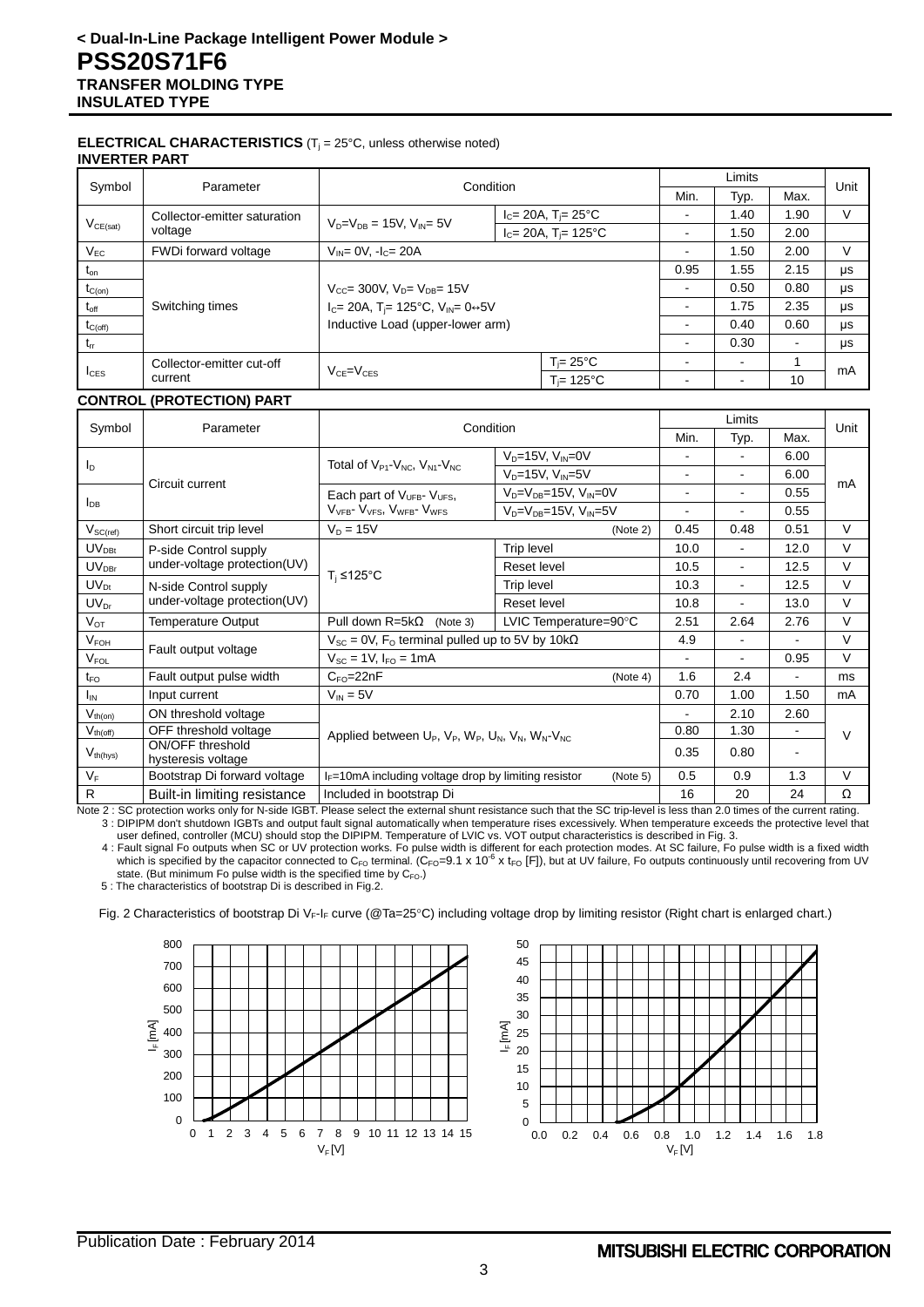Fig. 3 Temperature of LVIC vs.  $V<sub>OT</sub>$  output characteristics



Fig. 4  $V<sub>OT</sub>$  output circuit



- (1) It is recommended to insert 5kΩ (5.1kΩ is recommended) pull down resistor for getting linear output characteristics at low temperature below room temperature. When the pull down resistor is inserted between  $V_{OT}$  and  $V_{NC}$  (control GND), the extra circuit current, which is calculated approximately by  $V_{OT}$  output voltage divided by pull down resistance, flows as LVIC circuit current continuously. In the case of using  $V_{OT}$  for detecting high temperature over room temperature only, it is unnecessary to insert the pull down resistor.
- (2) In the case of using  $V_{OT}$  with low voltage controller like 3.3V MCU,  $V_{OT}$  output might exceed control supply voltage 3.3V when temperature rises excessively. If system uses low voltage controller, it is recommended to insert a clamp Di between control supply of the controller and  $V_{OT}$  output for preventing over voltage destruction.
- (3) In the case of not using  $V_{OT}$ , leave  $V_{OT}$  output NC (No Connection).

Refer the application note for this product about the usage of  $V_{OT}$ .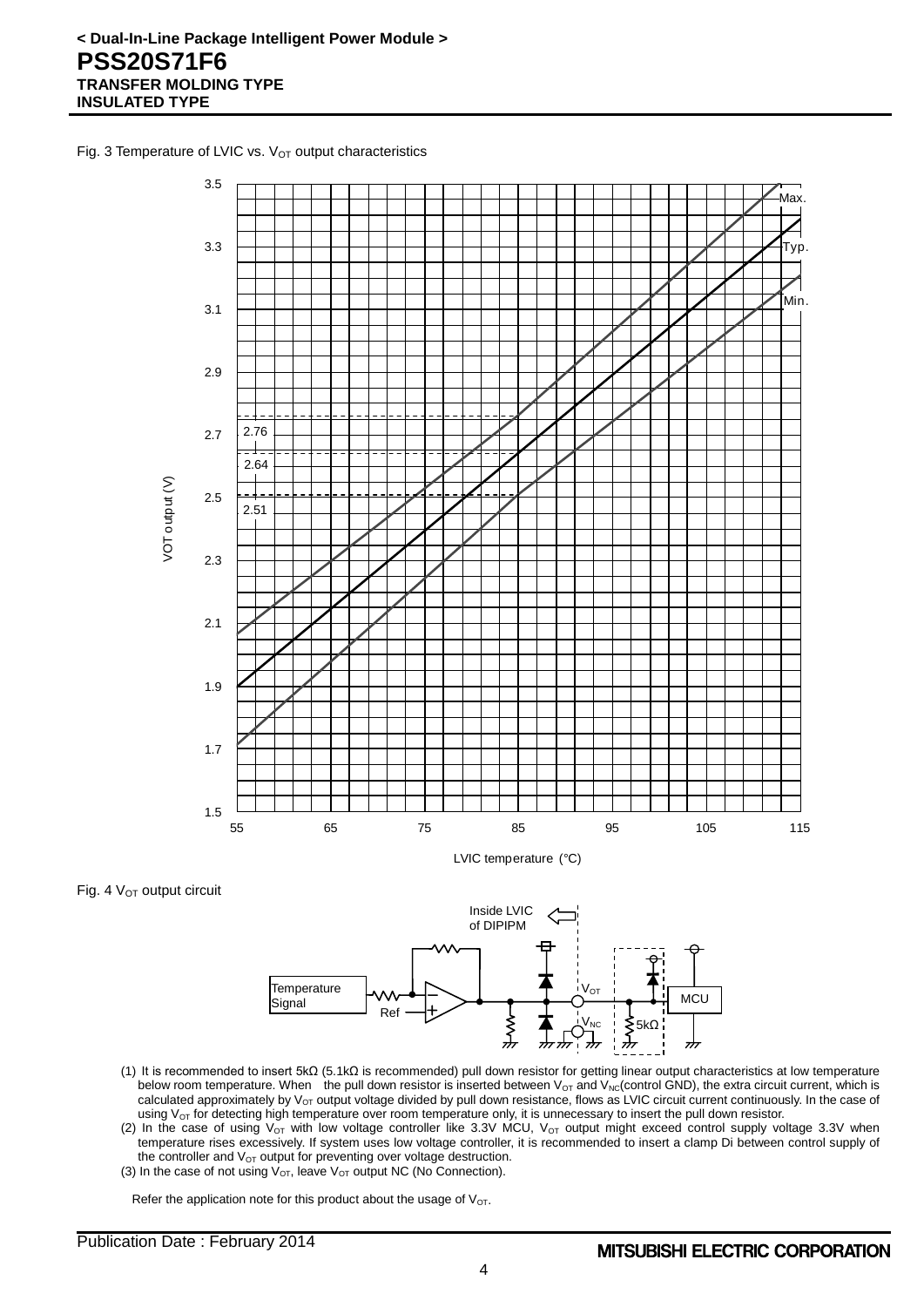## **MECHANICAL CHARACTERISTICS AND RATINGS**

| Parameter                 | Condition                      |                        | Limits |      |      | Unit        |
|---------------------------|--------------------------------|------------------------|--------|------|------|-------------|
|                           |                                |                        |        | Typ. | Max. |             |
| Mounting torque           | Mounting screw: M3<br>(Note 6) | 0.78N·m<br>Recommended | 0.59   | 0.78 | 0.98 | $N \cdot m$ |
| Terminal pulling strength | Load 9.8N                      | EIAJ-ED-4701           | 10     | -    |      |             |
| Terminal bending strength | Load 4.9N, 90deg. bend         | EIAJ-ED-4701           |        | -    |      | times       |
| Weight                    |                                |                        |        | 21   |      |             |
| Heat-sink flatness        | (Note 7)                       |                        | $-50$  | -    | 100  | μm          |

Note 6: Plain washers (ISO 7089~7094) are recommended.

Note 7: Measurement point of heat sink flatness



#### **RECOMMENDED OPERATION CONDITIONS**

| Symbol<br>Parameter            |                                 | Condition                                                                                                                                      |                                     | Limits         |          |                         | Unit                     |           |      |      |
|--------------------------------|---------------------------------|------------------------------------------------------------------------------------------------------------------------------------------------|-------------------------------------|----------------|----------|-------------------------|--------------------------|-----------|------|------|
|                                |                                 |                                                                                                                                                |                                     |                |          | Typ.                    | Max.                     |           |      |      |
| $V_{\rm CC}$                   | Supply voltage                  | Applied between P-NU, NV, NW                                                                                                                   |                                     |                | $\Omega$ | 300                     | 400                      | $\vee$    |      |      |
| $V_D$                          | Control supply voltage          | Applied between $V_{P1}$ - $V_{NC}$ , $V_{N1}$ - $V_{NC}$                                                                                      |                                     |                | 13.5     | 15.0                    | 16.5                     | V         |      |      |
| $V_{DB}$                       | Control supply voltage          | Applied between V <sub>UFB</sub> -V <sub>UFS</sub> , V <sub>VFB</sub> -V <sub>VFS</sub> , V <sub>WFB</sub> -V <sub>WFS</sub>                   |                                     |                | 13.0     | 15.0                    | 18.5                     | $\vee$    |      |      |
| $\Delta V_D$ , $\Delta V_{DB}$ | Control supply variation        |                                                                                                                                                |                                     |                | -1       | ٠                       | $+1$                     | $V/\mu s$ |      |      |
| t <sub>dead</sub>              | Arm shoot-through blocking time | For each input signal                                                                                                                          |                                     |                | 1.5      | ۰                       | $\overline{\phantom{a}}$ | μs        |      |      |
| f <sub>PWM</sub>               | PWM input frequency             | $T_c \le 100^{\circ}$ C, $T_i \le 125^{\circ}$ C                                                                                               |                                     |                |          | ۰                       | 20                       | kHz       |      |      |
|                                | Allowable r.m.s. current        | $V_{\text{CC}}$ = 300V, $V_{\text{D}}$ = 15V, P.F = 0.8,                                                                                       |                                     | Sinusoidal PWM |          | $f_{\text{PWM}} = 5kHz$ |                          |           | 14.0 | Arms |
| $I_{\Omega}$                   |                                 | $T_c$ ≤ 100°C, $T_i$ ≤ 125°C                                                                                                                   | $f_{\text{PWM}}$ = 15kHz<br>(Note8) |                |          |                         | 13.0                     |           |      |      |
| PWIN(on)                       |                                 |                                                                                                                                                |                                     | (Note 9)       | 0.7      |                         |                          |           |      |      |
|                                |                                 | 200V≤V <sub>cc</sub> ≤350V,                                                                                                                    | Below rated current                 |                | 1.4      | $\blacksquare$          | $\overline{\phantom{a}}$ |           |      |      |
| PWIN(off)                      | Minimum input pulse width       | Between rated current<br>13.5V≤V <sub>n</sub> ≤16.5V.<br>and 1.7 times of rated<br>13.0V≤V <sub>DB</sub> ≤18.5V,<br>current<br>-20°C≤Tc≤100°C. |                                     | 2.5            |          |                         | <b>US</b>                |           |      |      |
|                                |                                 | Between 1.7 times and<br>N-line wiring inductance<br>less than 10nH (Note 10)<br>2.0 times of rated current                                    |                                     | 3.0            |          |                         |                          |           |      |      |
| $V_{NC}$                       | $V_{NC}$ variation              | Between $V_{NC}$ -NU, NV, NW (including surge)                                                                                                 |                                     | $-5.0$         |          | $+5.0$                  | $\vee$                   |           |      |      |
| $T_i$                          | Junction temperature            |                                                                                                                                                |                                     |                | $-20$    |                         | $+125$                   | °C        |      |      |

Note 8: Allowable r.m.s. current depends on the actual application conditions.

9: DIPIPM might not make response if the input signal pulse width is less than PWIN(on)

10: IPM might make delayed response or no response for the input signal with off pulse width less than PWIN(off). Please refer below about delayed response.

Delayed Response against Shorter Input Off Signal than PWIN(off) (P-side only)



Real line: off pulse width > PWIN(off); turn on time t1 Broken line: off pulse width < PWIN(off); turn on time t2 (t1:Normal switching time)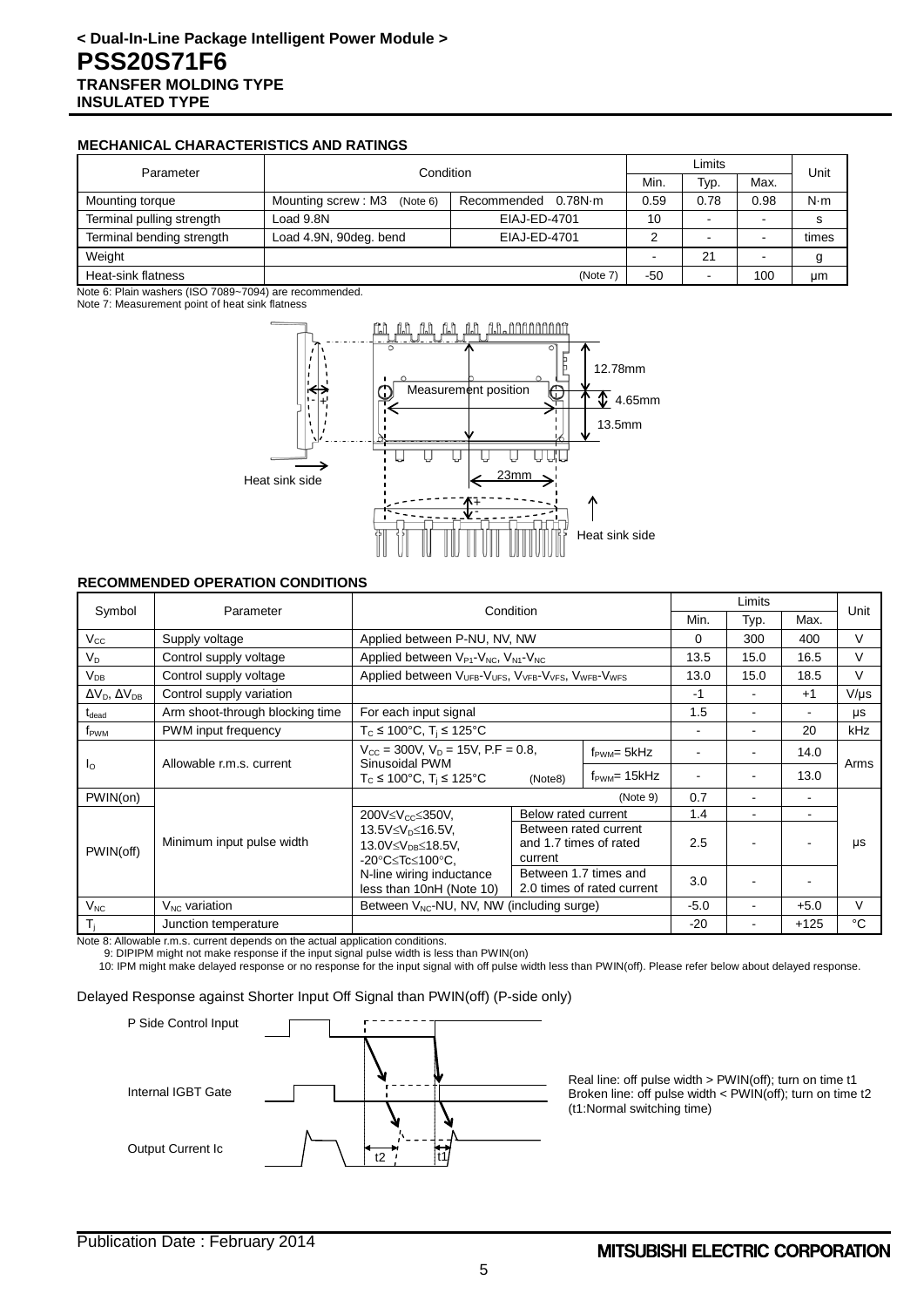Fig. 5 Timing Charts of The DIPIPM Protective Functions

[A] Short-Circuit Protection (N-side only with the external shunt resistor and RC filter)

- a1. Normal operation: IGBT ON and outputs current.
- a2. Short circuit current detection (SC trigger)
	- (It is recommended to set RC time constant 1.5~2.0μs so that IGBT shut down within 2.0μs when SC.)
- a3. All N-side IGBT's gates are hard interrupted.
- a4. All N-side IGBTs turn OFF.
- a5.  $F_{\rm O}$  outputs. The pulse width of the Fo signal is set by the external capacitor  $C_{F\rm O}$ .
- a6. Input = "L": IGBT OFF
- a7. Fo finishes output, but IGBTs don't turn on until inputting next ON signal (L $\rightarrow$ H).
- (IGBT of each phase can return to normal state by inputting ON signal to each phase.) a8. Normal operation: IGBT ON and outputs current.
	- Lower-side control a6 input SET **RESET** Protection circuit state Ú, a3 Internal IGBT gate a4 SC trip current level a8 Output current Ic a1 a7 a2 SC reference volta Sense voltage of the shunt resistor Delay by RC filtering Error output Fo a5
	-
- [B] Under-Voltage Protection (N-side, UV<sub>D</sub>)
- b1. Control supply voltage V D exceeds under voltage reset level (UV<sub>Dr</sub>), but IGBT turns ON by next ON signal (L $\rightarrow$ H). (IGBT of each phase can return to normal state by inputting ON signal to each phase.)
- b2. Normal operation: IGBT ON and outputs current.
- b3. V<sub>D</sub> level drops to under voltage trip level. (UV<sub>Dt</sub>).
- b4. All N-side IGBTs turn OFF in spite of control input condition.
- b5. Fo outputs for the period set by the capacitance  $C_{FO}$ , but output is extended during  $V_D$  keeps below UV<sub>Dr</sub>.
- b6.  $V_D$  level reaches  $UV_{Dr}$ .
- b7. Normal operation: IGBT ON and outputs current.

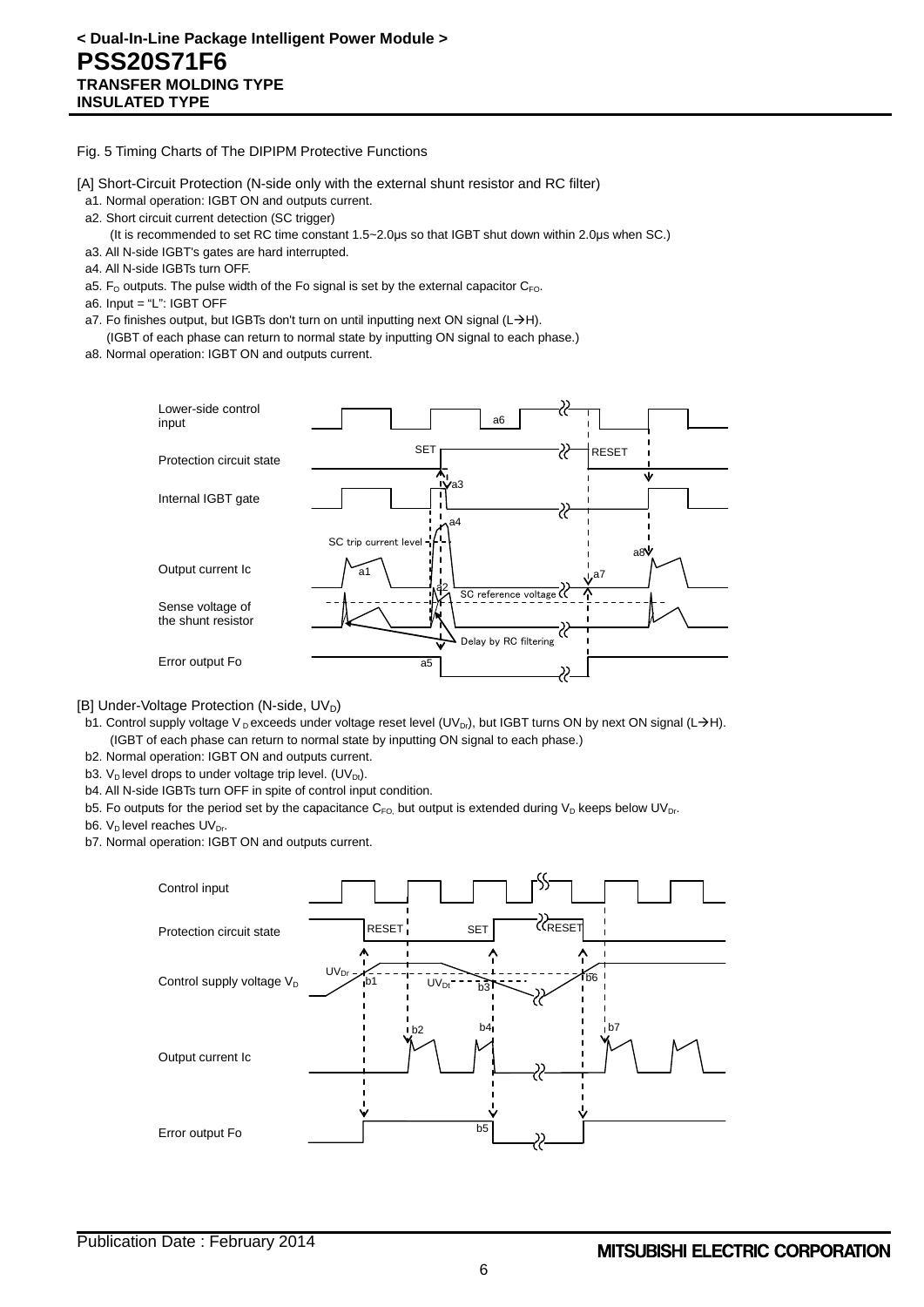[C] Under-Voltage Protection (P-side, UV<sub>DB</sub>)

- c1. Control supply voltage V<sub>DB</sub> rises. After the voltage reaches under voltage reset level UV<sub>DBr</sub>, IGBT turns on by next ON signal (L->H).
- c2. Normal operation: IGBT ON and outputs current.
- c3.  $V_{DB}$  level drops to under voltage trip level (UV<sub>DBt</sub>).
- c4. IGBT of the correspond phase only turns OFF in spite of control input signal level, but there is no  $F_0$  signal output.
- c5.  $V_{DB}$  level reaches  $UV_{DBr}$ .
- c6. Normal operation: IGBT ON and outputs current.

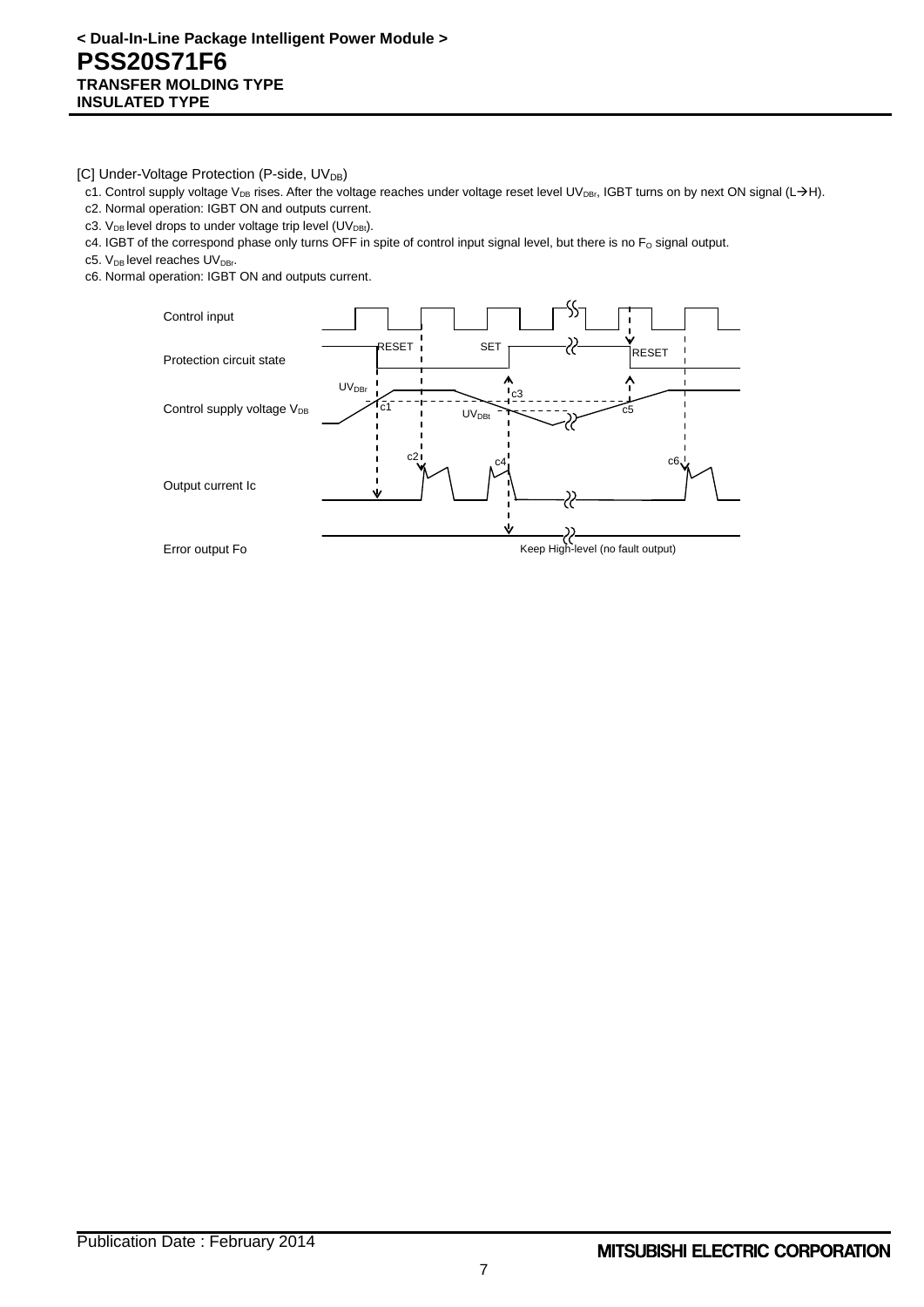## **< Dual-In-Line Package Intelligent Power Module > PSS20S71F6 TRANSFER MOLDING TYPE INSULATED TYPE**

Fig. 6 Example of Application Circuit



- (1) If control GND is connected with power GND by common broad pattern, it may cause malfunction by power GND fluctuation. It is recommended to connect control GND and power GND at only a point N1 (near the terminal of shunt resistor).
- (2) It is recommended to insert a Zener diode D1(24V/1W) between each pair of control supply terminals to prevent surge destruction. (3) To prevent surge destruction, the wiring between the smoothing capacitor and the P, N1 terminals should be as short as possible.
- Generally a 0.1-0.22μF snubber capacitor C3 between the P-N1 terminals is recommended. (4) R1, C4 of RC filter for preventing protection circuit malfunction is recommended to select tight tolerance, temp-compensated type. The time constant R1C4 should be set so that SC current is shut down within 2μs. (1.5μs~2μs is recommended generally.) SC interrupting time might vary with the wiring pattern, so the enough evaluation on the real system is necessary.
- (5) To prevent malfunction, the wiring of A, B, C should be as short as possible.
- (6) The point D at which the wiring to CIN filter is divided should be near the terminal of shunt resistor. NU, NV, NW terminals should be connected at near NU, NV, NW terminals when it is used by one shunt operation. Low inductance SMD type with tight tolerance, temp-compensated type is recommended for shunt resistor.
- (7) All capacitors should be mounted as close to the terminals as possible. (C1: good temperature, frequency characteristic electrolytic type and C2:0.22μ-2μF, good temperature, frequency and DC bias characteristic ceramic type are recommended.)
- (8) Input logic is High-active. There is a 3.3kΩ(min.) pull-down resistor in the input circuit of IC. To prevent malfunction, the input wiring should be as short as possible. When using RC coupling, make the input signal level meet the turn-on and turn-off threshold voltage.
- (9) Fo output is open drain type. It should be pulled up to power supply of MCU (e.g. 5V,3.3V) by a resistor that makes  $I_{F_0}$  up to 1mA. (I<sub>FO</sub> is estimated roughly by the formula of control power supply voltage divided by pull-up resistance. In the case of pulled up to 5V, 10kΩ (5kΩ or more) is recommended.) When using opto coupler, Fo also can be pulled up to 15V (control supply of DIPIPM) by the resistor.
- (10) Fo pulse width can be set by the capacitor connected to CFO terminal.  $C_{FO}(F) = 9.1 \times 10^{-6}$  x tro (Required Fo pulse width).
- (11) If high frequency noise superimposed to the control supply line, IC malfunction might happen and cause DIPIPM erroneous operation. To avoid such problem, line ripple voltage should meet dV/dt ≤+/-1V/μs, Vripple≤2Vp-p.
- (12) For DIPIPM, it isn't recommended to drive same load by parallel connection with other phase IGBT or other DIPIPM.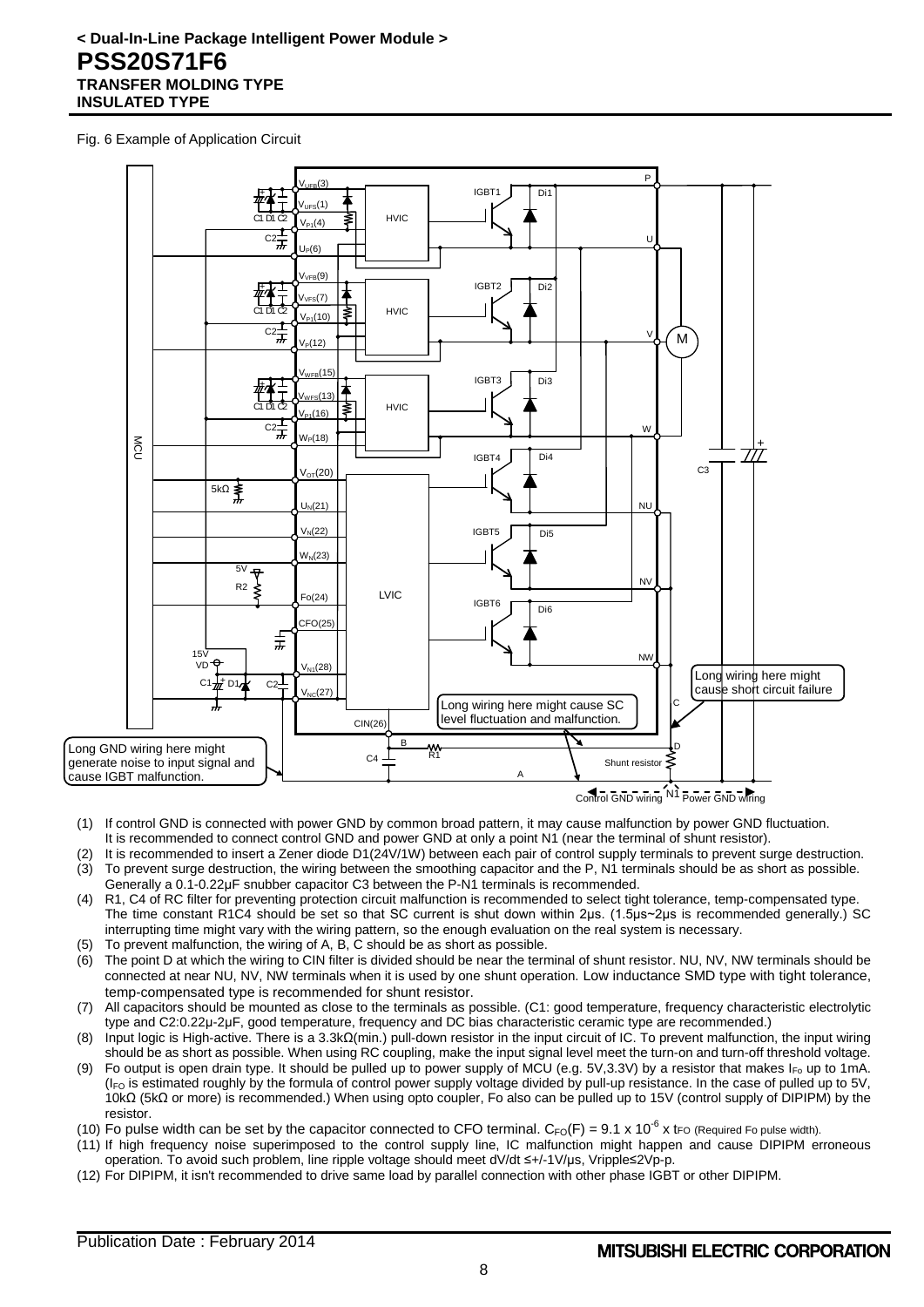## **< Dual-In-Line Package Intelligent Power Module > PSS20S71F6 TRANSFER MOLDING TYPE INSULATED TYPE**

Fig. 7 MCU I/O Interface Circuit



Note)

Design for input RC filter depends on PWM control scheme used in the application and wiring impedance of the printed circuit board. DIPIPM input signal interface integrates a minimum 3.3kΩ pull-down resistor. Therefore, when inserting RC filter, it is necessary to satisfy turn-on threshold voltage requirement.

Fo output is open drain type. It should be pulled up to control power supply (e.g. 5V, 15V) with a resistor that makes Fo sink current I<sub>Fo</sub> 1mA or less. In the case of pulled up to 5V supply, 10kΩ  $(5k\Omega$  or more) is recommended.

#### Fig. 8 Pattern Wiring Around the Shunt Resistor



Low inductance shunt resistor like surface mounted (SMD) type is recommended.

#### Fig. 9 Pattern Wiring Around the Shunt Resistor (for the case of open emitter)

When DIPIPM is operated with three shunt resistors, voltage of each shunt resistor cannot be input to CIN terminal directly. In that case, it is necessary to use the external protection circuit as below.



(1) It is necessary to set the time constant R<sub>fCf</sub> of external comparator input so that IGBT stops within 2μs when short circuit occurs. SC interrupting time might vary with the wiring pattern, comparator speed and so on.

(2) It is recommended for the threshold voltage Vref to set to the same rating of short circuit trip level (Vsc(ref): typ. 0.48V).

(3) Select the external shunt resistance so that SC trip-level is less than specified value (=2.0 times of rating current).

- (4) To avoid malfunction, the wiring A, B, C should be as short as possible.
- (5) The point D at which the wiring to comparator is divided should be close to the terminal of shunt resistor.
- (6) OR output high level when protection works should be over 0.51V (=maximum Vsc(ref) rating).

(7) GND of Comparator, GND of Vref circuit and Cf should be not connected to power GND but to control GND wiring.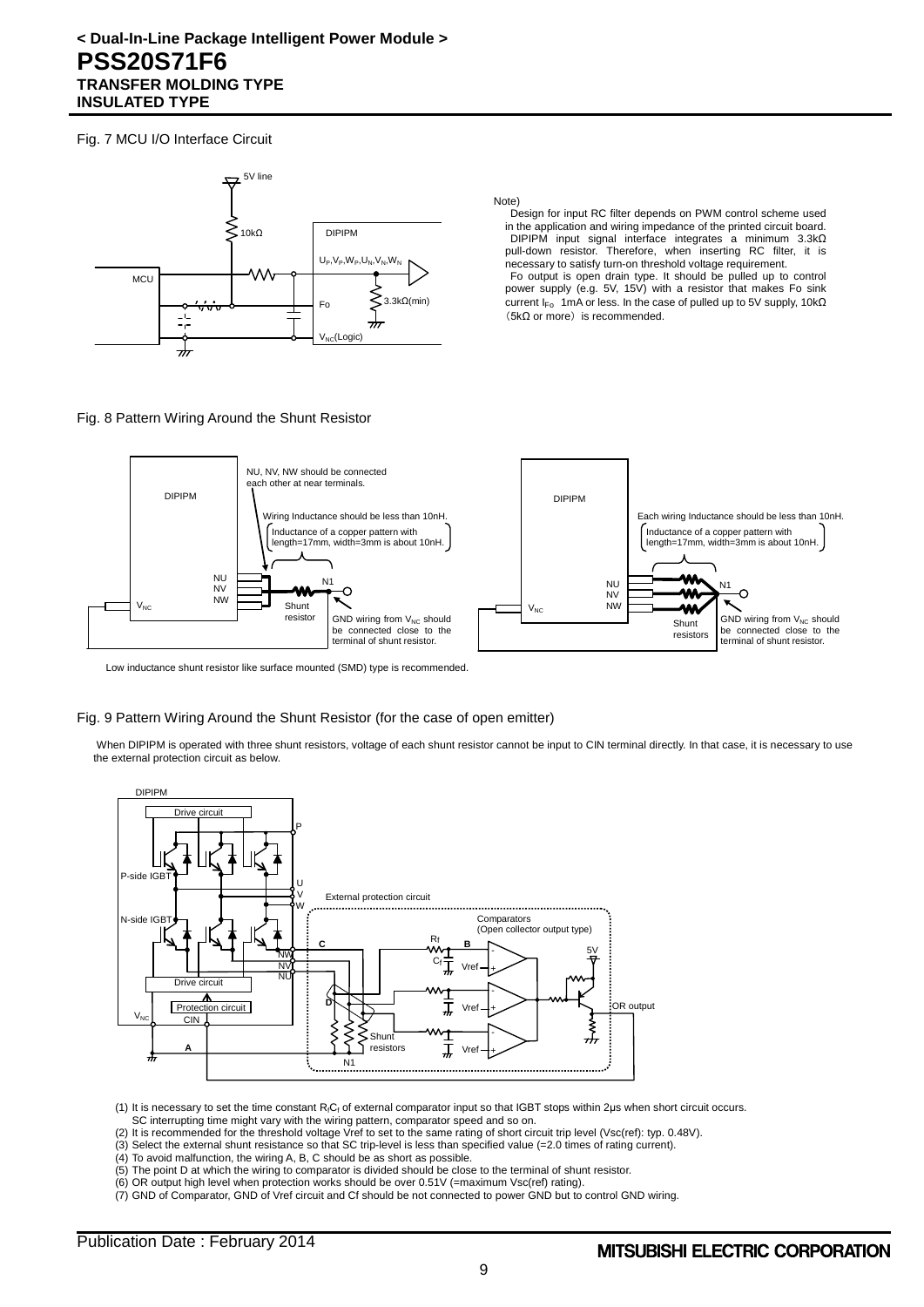# **< Dual-In-Line Package Intelligent Power Module > PSS20S71F6 TRANSFER MOLDING TYPE INSULATED TYPE**

Fig. 10 Package Outlines

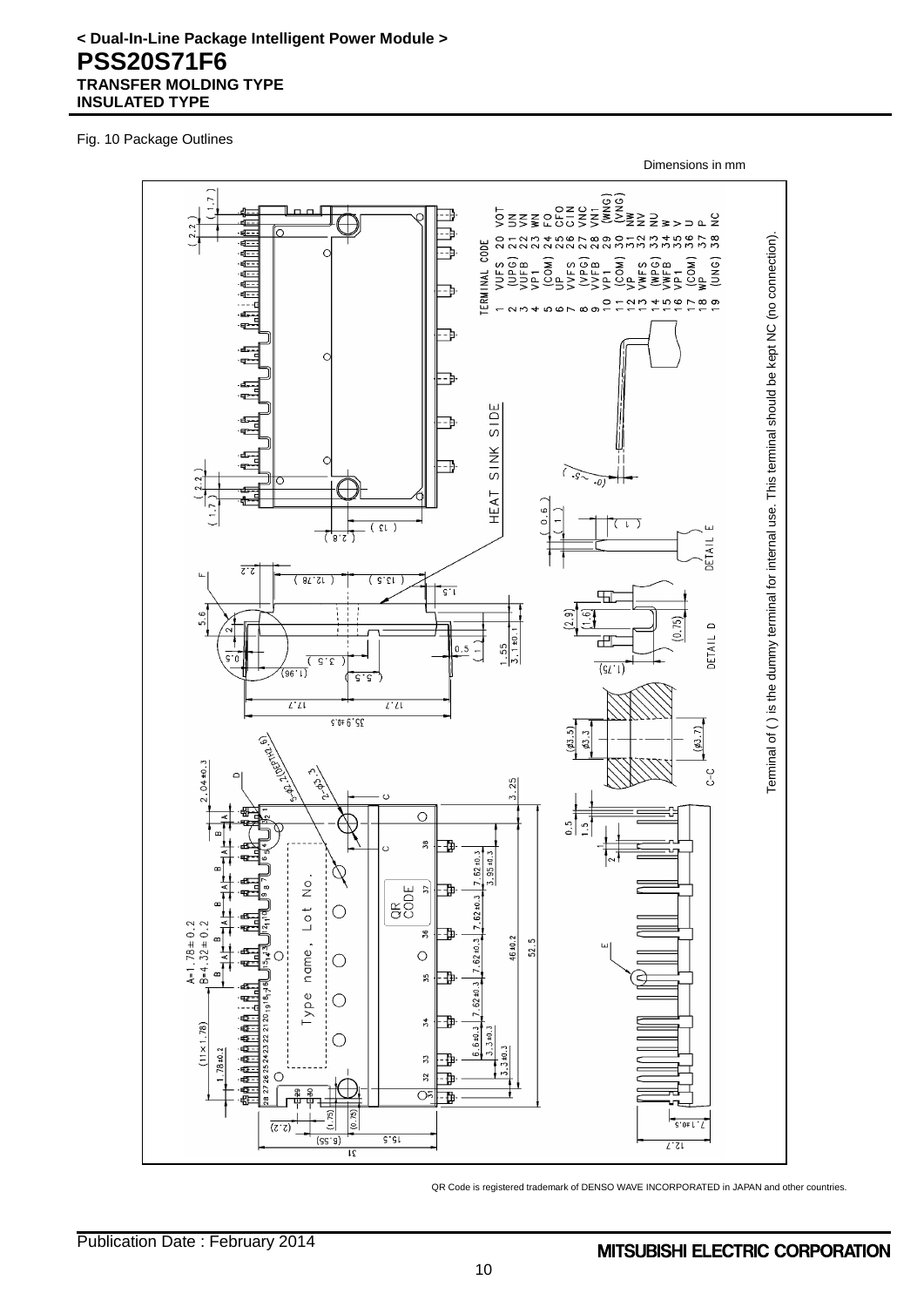Revision Record

| Rev. | Date       | Page | Revised contents                                                                                 |
|------|------------|------|--------------------------------------------------------------------------------------------------|
|      | 10/15/2013 |      | New                                                                                              |
|      | 12/25/2013 |      | Revise misdescription (Condition of Terminal pulling strength and Terminal bending<br>strength)  |
|      | 2/12/2014  |      | [INTERNAL CIRCUIT] Revise misdescription of terminal name(VUFS, VUFB, VVFS,<br>VVFB, VWFS, VWFB) |
|      |            |      | Fig. 10 Annotation is added.                                                                     |